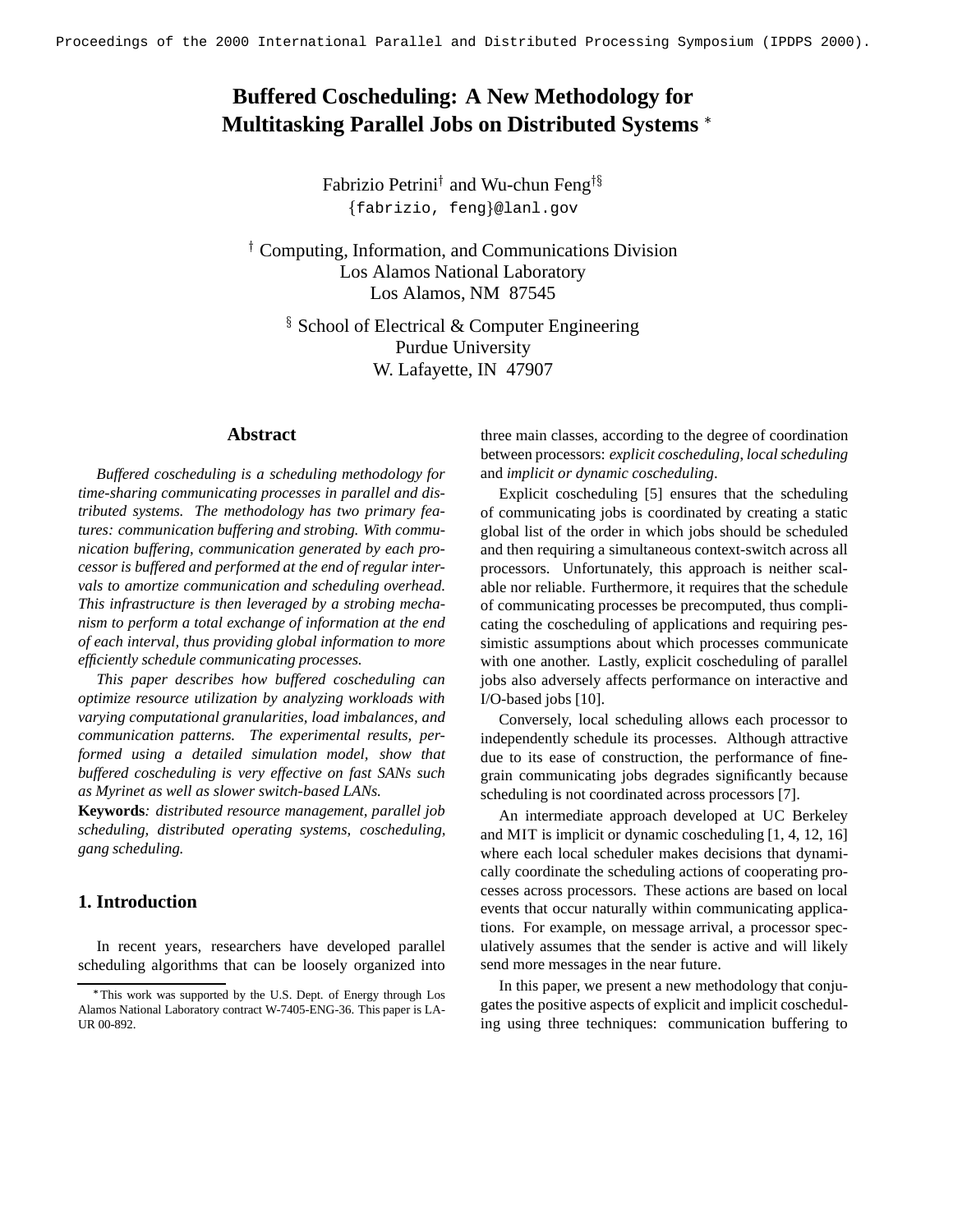amortize communication overhead (a technique similar to *periodic boost* [11]); strobing to globally exchange information at regular intervals; and non-blocking, one-sided communication to decouple communication and synchronization. By leveraging these techniques, we can perform effective optimizations based on the status of the parallel machine rather than on the limited knowledge available locally to each processor.

The rest of the paper is organized as follows. Section 2 describes the motivation and features of buffered coscheduling. Preliminary results are presented in Section 3. Finally, we present our conclusions in Section 4.

# **2 Multitasking Parallel Jobs**

Our study of resource utilization in SPMD programs inspired our buffered coscheduling methodology which consists of communication buffering, strobing, and optionally non-blocking communication. This methodology allows all the communication and I/O which arise from a *set* of parallel programs to be overlapped with the computations in those programs.

#### **2.1 Motivation**

Figure 1 shows the global processor and network utilization during the execution of an FFT transpose algorithm on a parallel machine with 256 processors connected with an indirect interconnection network using state-of-the-art routers [3]. Based on these figures, we observe an *uneven and inefficient use of system resources*. These characteristics are shared by many SPMD programs, including unclassified ASCI application codes such as Sweep3D [8]. Hence, there is tremendous potential for increasing resource utilization in a parallel machine.



**Figure 1. Resource Utilization in an FFT Transpose Algorithm.**

Another important characteristic shared by many parallel programs is their access pattern to the network. The vast majority of parallel applications display *bursty communication patterns* with alternating spikes of impulsive communication with periods of inactivity [13]. Thus, there exists a significant amount of unused network bandwidth which could be used for other purposes.

#### **2.2 Communication Buffering**

Instead of incurring communication and scheduling overhead on a per-message basis, we accumulate the communication messages generated by each processor and amortize the overhead over a set of messages. By delaying the communication, we allow for the global scheduling of the communication pattern. And because we can implement zero-copy communication, this technique can theoretically achieve performance comparable to OS-bypass protocols [2] without using specialized hardware.

## **2.3 Strobing**

The uneven resource utilization and the periodic, bursty communication patterns generated by many parallel applications can be exploited to perform a total exchange of information and a synchronization of processors at regular intervals with little additional cost. This provides the parallel machine with the capability of filling in communication holes generated by parallel applications.

To provide the above capability, we propose a strobing mechanism to support the scheduling of a set of parallel jobs which share a parallel machine. At a high level, the strobing mechanism performs an optimized total-exchange of control information which then triggers the downloading of any buffered packets into the network.

The strobe is implemented by designating one of the processors as the *master*, the one who generates the "heartbeat" of the strobe. The generation of heartbeats is achieved by using a timeout mechanism which can be associated with the network interface card (NIC). This ensures that strobing incurs little CPU overhead as most NICs can count down and send packets asynchronously.

On reception of the heartbeat, each processor (excluding the master) is interrupted and downloads a broadcast heartbeat into network. After downloading the heartbeat, the processor continues running the currently active job. (This ensures computation is overlapped with communication.) When all the heartbeats arrive at a processor, the processor enters a strobing phase where its kernel downloads any buffered packets to the network<sup>1</sup>.

Figure 2 outlines how computation and communication can be scheduled over a generic processor. At the beginning of the heartbeat,  $t_0$ , the kernel downloads control packets

 ${}^{1}$ Each heartbeat contains information on which processes have packets ready for download and which processes are asleep waiting to upload a packet from a particular processor. This information is characterized on a per-process basis so that on reception of the heartbeat, every processor will know which processes have data heading for them and which processes on that processor they are from.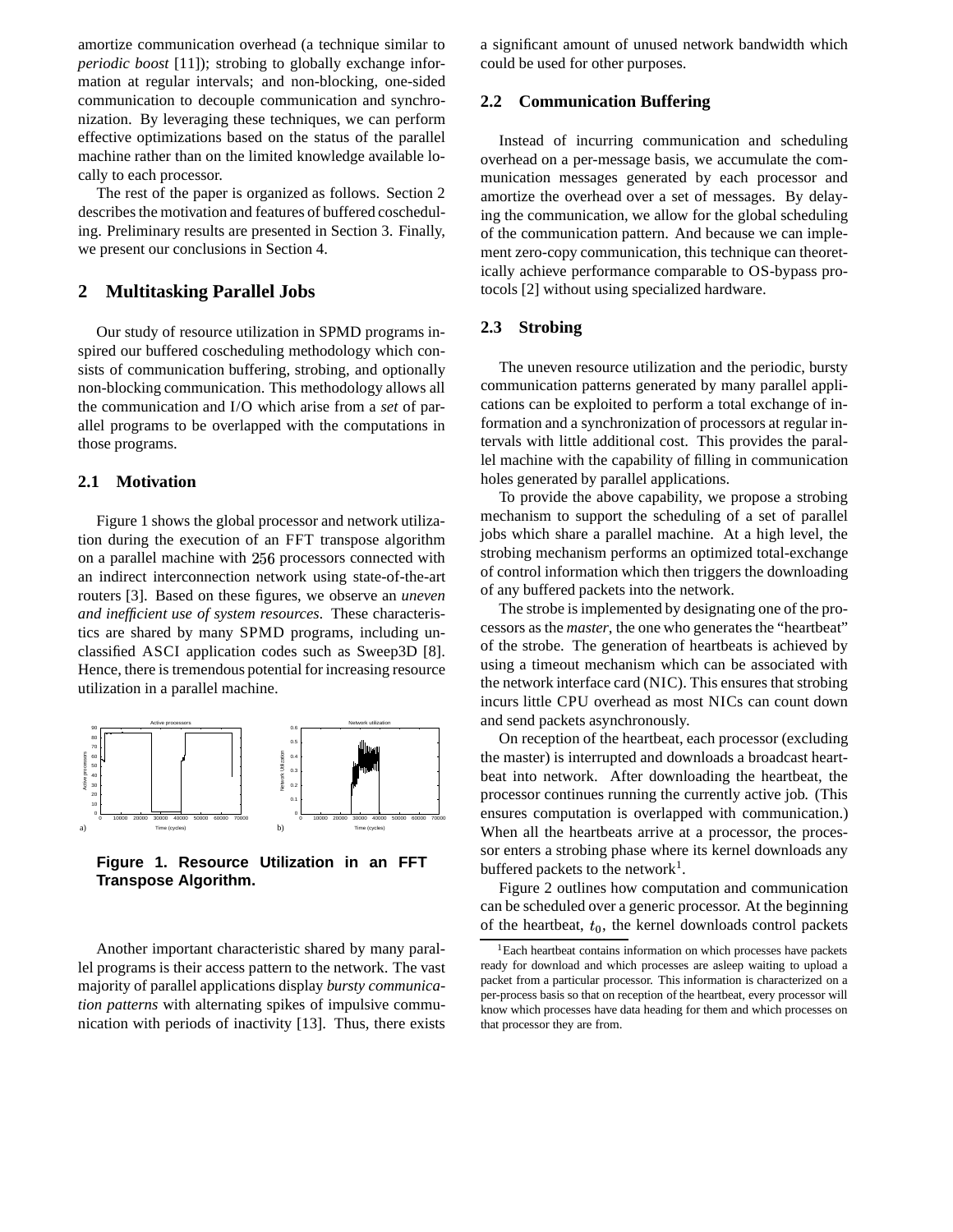

**Figure 2. Scheduling Computation and Communication. The communication accumulated before is downloaded into the network** between  $t_1$  and  $t_2$ .

for the total exchange of information. During the execution of the barrier synchronization, the user process then regains control of the processor; and at the end of it, the kernel schedules the pending communication accumulated before  $t_0$  to be delivered in the current time slice, i.e.,  $\delta$ . At  $t_1$ , the processor will know the number of incoming packets that it is going to receive in the communication time-slice as well as the sources of the packets and will start the downloading of outgoing packets. (This strategy can be easily extended to deal with space-sharing where different regions run different sets of programs [5, 9, 17]. In this case, all regions are synchronized by the same heartbeat.)

The total exchange of information can be properly optimized by exploiting the low-level features of the interconnection network. For example, if control packets are given higher priority than background traffic at the sending and receiving endpoints, they can be delivered with predictable network latency <sup>2</sup> during the execution of a direct total-exchange algorithm<sup>3</sup> [14].

The global knowledge of the communication pattern provided by the total exchange allows for the implementation of efficient flow-control strategies. For example, it is possible to avoid congestion inside the network by carefully scheduling the communication pattern and limiting the negative effects of hot spots by damping the maximum amount of information addressed to each processor during a timeslice. The same information can be used at the kernel level to provide fault-tolerant communication. For example, the knowledge of the number of incoming packets greatly simplifies the implementation of receiver-initiated recovery protocols.

# **3 Experimental Results**

As an experimental platform, our working implementation includes a representative subset of MPI-2 on a detailed (register-level) simulation model [15]. The run-time support on this platform includes a standard version of a substantive subset of MPI-2 and a multitasking version of the same subset that implements the main features of our proposed methodology. It is worth noting that the multitasking MPI-2 version is actually much simpler than the sequential one because the buffering of the communication primitives greatly simplifies run-time support.

## **3.1 Characteristics of the Synthetic Workloads**

As in [4], the workloads used consist of a collection of single-program multiple-data (SPMD) parallel jobs that alternate phases of purely local computation with phases of interprocess communication. A parallel job consists of a group of  $P$  processes where each process is mapped onto a processor throughout its execution. Processes compute locally for a time uniformly selected in the interval  $(g - \frac{v}{2}, g + \frac{v}{2})$ . By adjusting g, we model parallel programs with different computational granularities; and by varying  $v$ , we change the degree of load-imbalance across processors. The communication phase consists of an opening barrier, followed by an optional sequence of pairwise communication events separated by small amounts of local computation,  $c$ , and finally an optional closing barrier.

We consider three communication patterns: *Barrier*,*News*, and *Transpose*. *Barrier* consists of only the closing barrier and thus contains no additional dependencies. We can therefore use this workload to analyze how buffered coscheduling responds to load imbalance. The other two patterns consist of a sequence of remote writes. The communication pattern generated by *News* is based on a stencil with a grid, where each process exchanges information with its four neighbors. This workload represents those applications that perform a domain decomposition of the data set and limit their communication pattern to a fixed set of partners. *Transpose* is a communication-intensive workload that emulates the communication pattern generated by the FFT transpose algorithm [6], where each process accesses data on all other processes.

For our synthetic workload, we consider three parallel jobs with the same computational granularities, load imbalances, and communication patterns arriving at the same time in the system. The communication granularity,  $c$ , is fixed at  $8 \mu s$ . The number of communication/computation iterations is scaled so that each job runs for approximately one second in a dedicated environment. The system consists of 32 processors, and each job requires 32 processes (i.e. jobs are only time-shared).

<sup>&</sup>lt;sup>2</sup>The network latency is the time spent in the network without including source and destination queueing delays.

<sup>&</sup>lt;sup>3</sup>In a direct total-exchange algorithm, each packet is sent directly from source to destination, without intermediate buffering.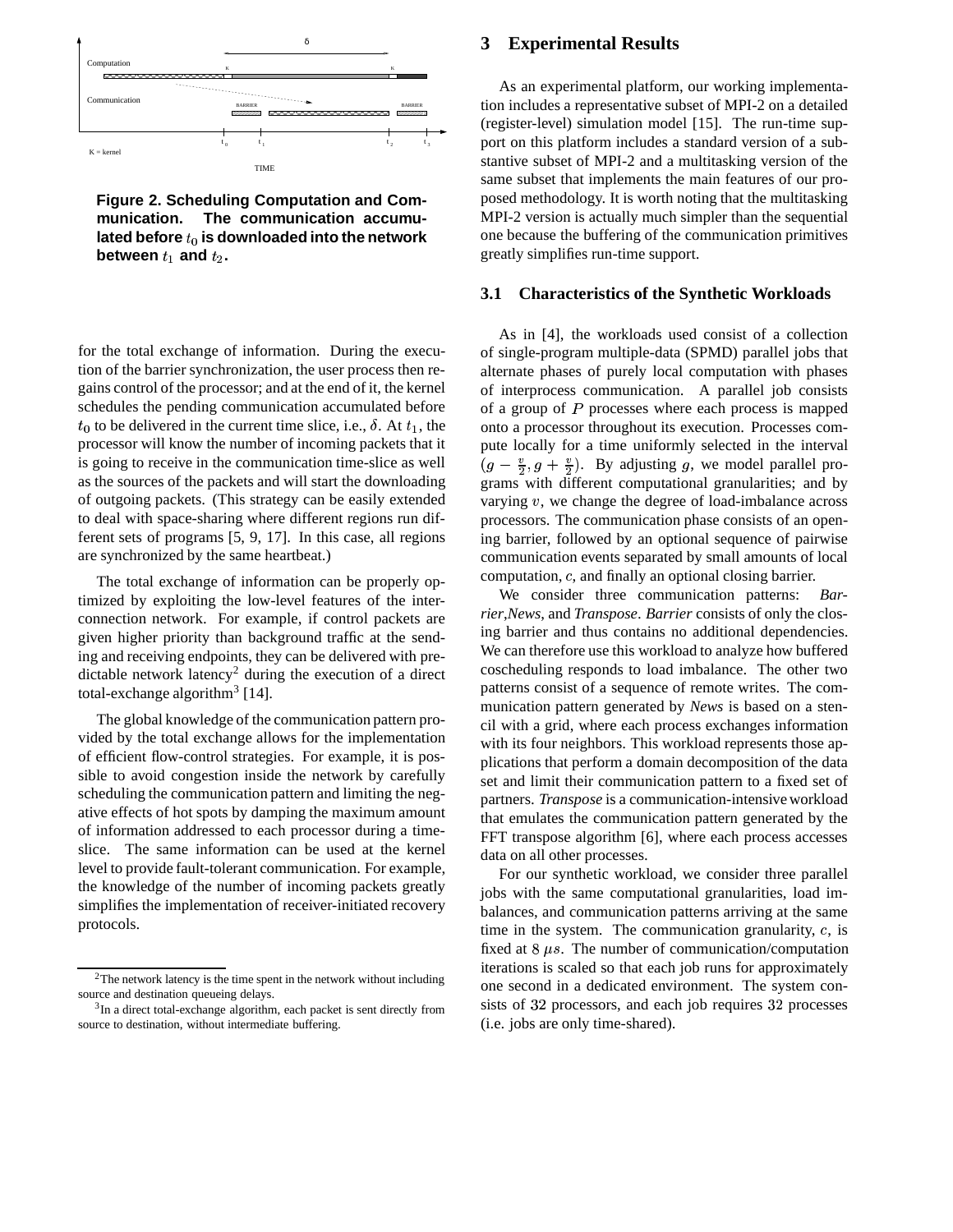## **3.2 The Simulation Model**

The simulation tool that we use in our experimental evaluation is called SMART (Simulator of Massive ARchitectures and Topologies) [15], a flexible tool designed to model the fundamental characteristics of a massively parallel architecture. The current version of SMART is based on the x86 instruction set. The architectural design of the processing nodes is inspired by the Pentium II family of processors. In particular, it models a two-level cache hierarchy with a write-back L1 policy and non-blocking caches.

Our experiments consider two networks with 32 processing nodes, representative of two different architectural solutions. The first network is a 5-dimensional cube topology with performance characteristics similar to those of Myrinet routing and network cards [3]. This network features a oneway data rate of about 1 Gb/s and a base network latency of less than a  $\mu$ s. The second network is based on a 32-port, 100-Mb/s Intel Express switch, a popular solution due its attractive performance/price ratio.

## **3.3 Resource Utilization**

Figures 3 and 4 show the communication/computation characteristics of our synthetic benchmarks on a Myrinetbased interconnection network and an Intel Express switchbased network, respectively, as a function of the communication pattern, granularity, load imbalance, and time-slice duration. Each bar shows the percentage of time spent in one of the following states (averaged over all processors): computing, context-switching and idling.

For each communication pattern in the Myrinet-based network, we consider time-slices of  $0.5$ , 1, and 2 ms. In contrast, for the switch-based network, we consider timeslices of  $2$ ,  $4$ , and  $8$  ms due to the larger communication overhead and lower bandwidth. In both cases, the contextswitch penalty is 25  $\mu$ s.

In each group of three bar graphs, the computational granularity is the same, but the load imbalance is increased as a function of the granularity itself, i.e.,  $v = 0$  (i.e. no variance),  $v = g$  (the variance is equal to the computational granularity) and  $v = 2g$  (high degree of imbalance).

Figures 3 (1)-(n) and 4 (1)-(n) show the breakdown for the *Barrier*, *News*, and *Transpose* workloads when they are run in dedicated mode with standard MPI-2 run-time support. For Figures 3 (a)-(i) and 4 (a)-(i), a black square under a bar denotes a configuration where buffered coscheduling achieves better resource utilization than MPI-2 user-level communication, and a circle indicates a configuration where the performance loss of buffered coscheduling is within  $5\%$ .

Based on Figures 3 and 4, we make the following observations. First, the performance of buffered coscheduling is sensitive to the context-switch latency. As contextswitch latency decreases, resource utilization and throughput improve. Second, as the load imbalance of a program increases, the idle time increases. Third, and most importantly, these initial results indicate that the time-slice length is a critical parameter in determining overall performance. A short time-slice can achieve excellent load balancing even in the presence of highly unbalanced jobs. The downside is that it amplifies the context-switch latency. On the other hand, a long time-slice can virtually hide all the contextswitch latency, but it cannot reduce the load imbalance, particularly in the presence of fine-grained computation.

In Figures 3 (a), (d), and (g) which use a relatively small time-slice in a Myrinet-based network, buffered coscheduling produces higher processor utilization than when a single job runs in a dedicated environment in over  $55\%$  of the cases and produces higher (or no worse than 5% less) resource utilization in nearly 75% of the cases.

Taking a big picture view of Figure 3, we conclude that for high-performance Myrinet-like networks that buffered coscheduling performs admirably as long as the average computational grain size is larger than the time-slice and the time-slice in turn is sufficiently larger than the contextswitch penalty. In addition, when the average computational grain size is larger than the time-slice, the processor utilization is mainly influenced by the degree of imbalance.

With a less powerful interconnection network, we find that buffered coscheduling is even more effective in enhancing resource utilization. Figures  $4$  (a), (d), and (g) show that in a 100-Mb/s switch-based interconnection network, buffered coscheduling outperforms the basic approach in 16 out of 18 configurations with *Barrier*, 13 out 18 with News, and 10 out 18 with *Transpose*. In this last case, the performance of buffered coscheduling can be improved by increasing the time-slice.

What makes buffered coscheduling so much more effective in a less powerful interconnection network? The answer lies in the "excessive" communication overhead that is incurred in these commodity networks when each job is run in dedicated mode with MPI-2 run-time support; the overhead is high enough to adversely impact the resource utilization of the processor and network. For example, by comparing the graphs for the 500- $\mu$ s computational granularity in Figures 3 (l)-(n) and Figures 4 (l)-(n), respectively, we see that the resource utilization for the switch-based network is significantly lower than the Myrinet network when running in dedicated mode. Consequently, there is substantially more room for resource-utilization improvement in the switchbased network, and the buffered coscheduling methodology takes full advantage this by overlapping computation with potentially long communication delays/overhead, thus hiding the communication overhead.

Irrespective of the type of network, for the cases where jobs are perfectly balanced, i.e.,  $v = 0$ , running a sin-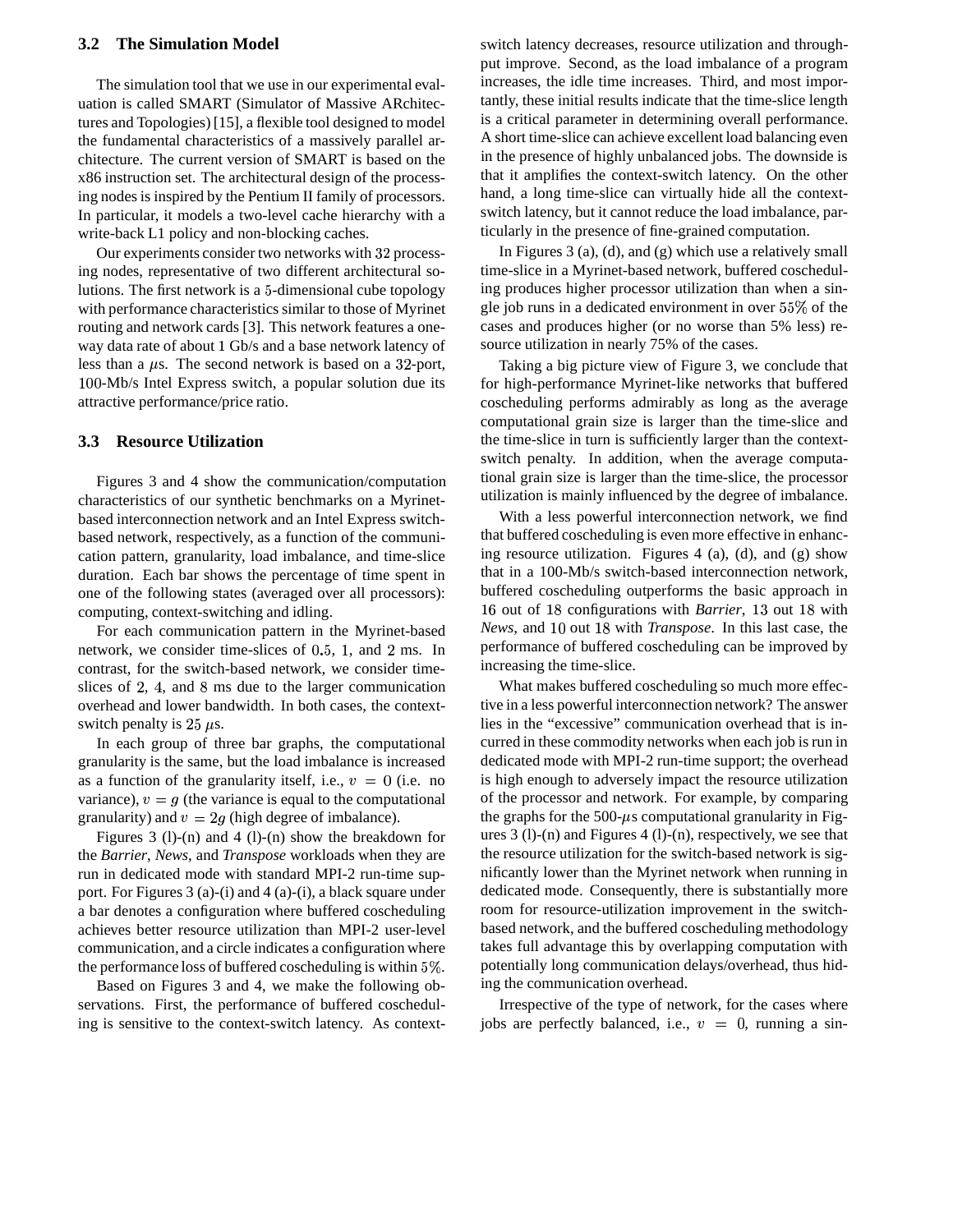

**Figure 3. Resource Utilization on a Myrinet-Based Interconnection Network.**



**Figure 4. Resource Utilization on a Switch-Based Network.**